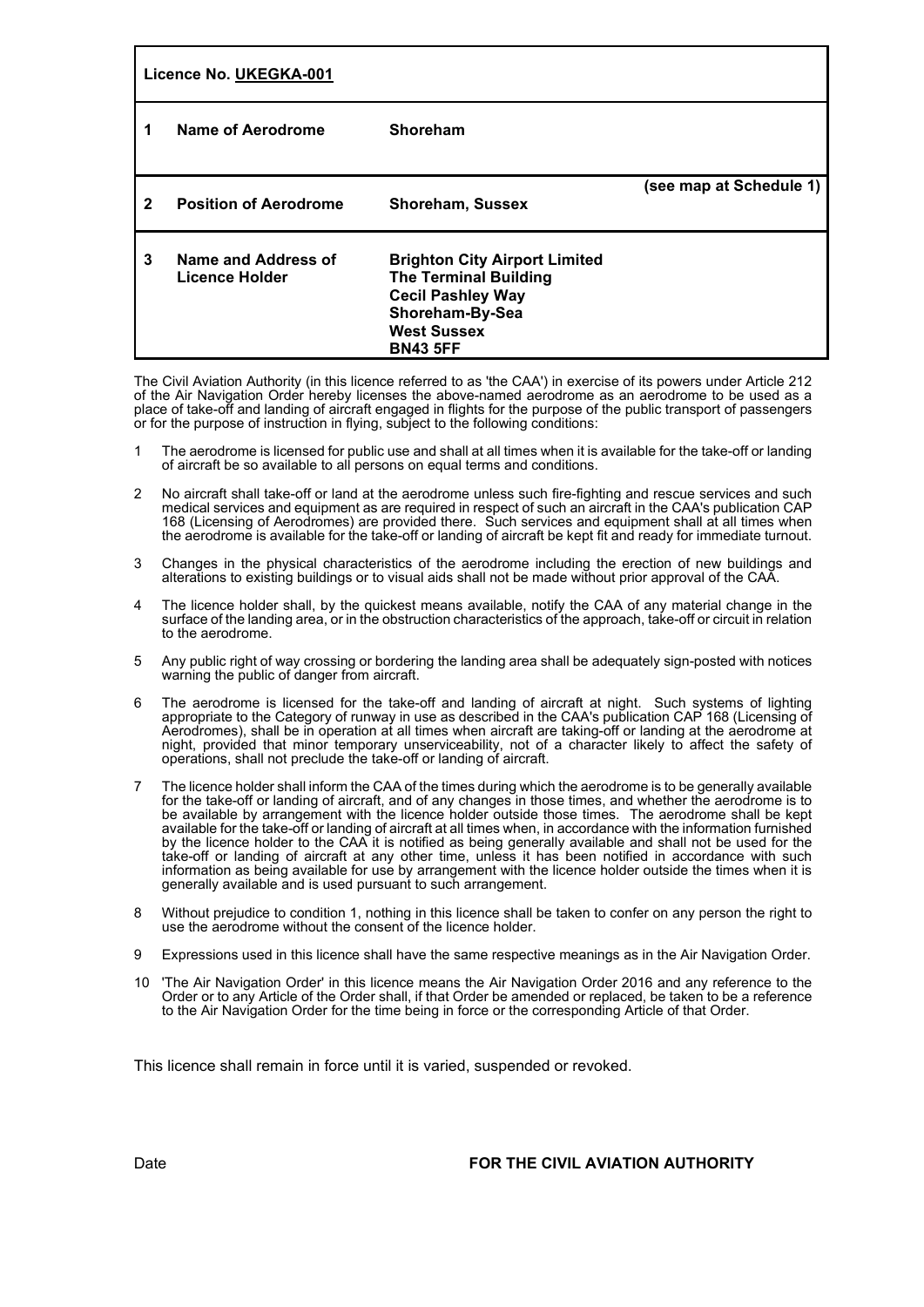## **SCHEDULE 1 - REPRODUCTION OF PORTION OF ORDNANCE SURVEY MAP, SHOWING EXACT POSITION OF SHOREHAM AERODROME.**

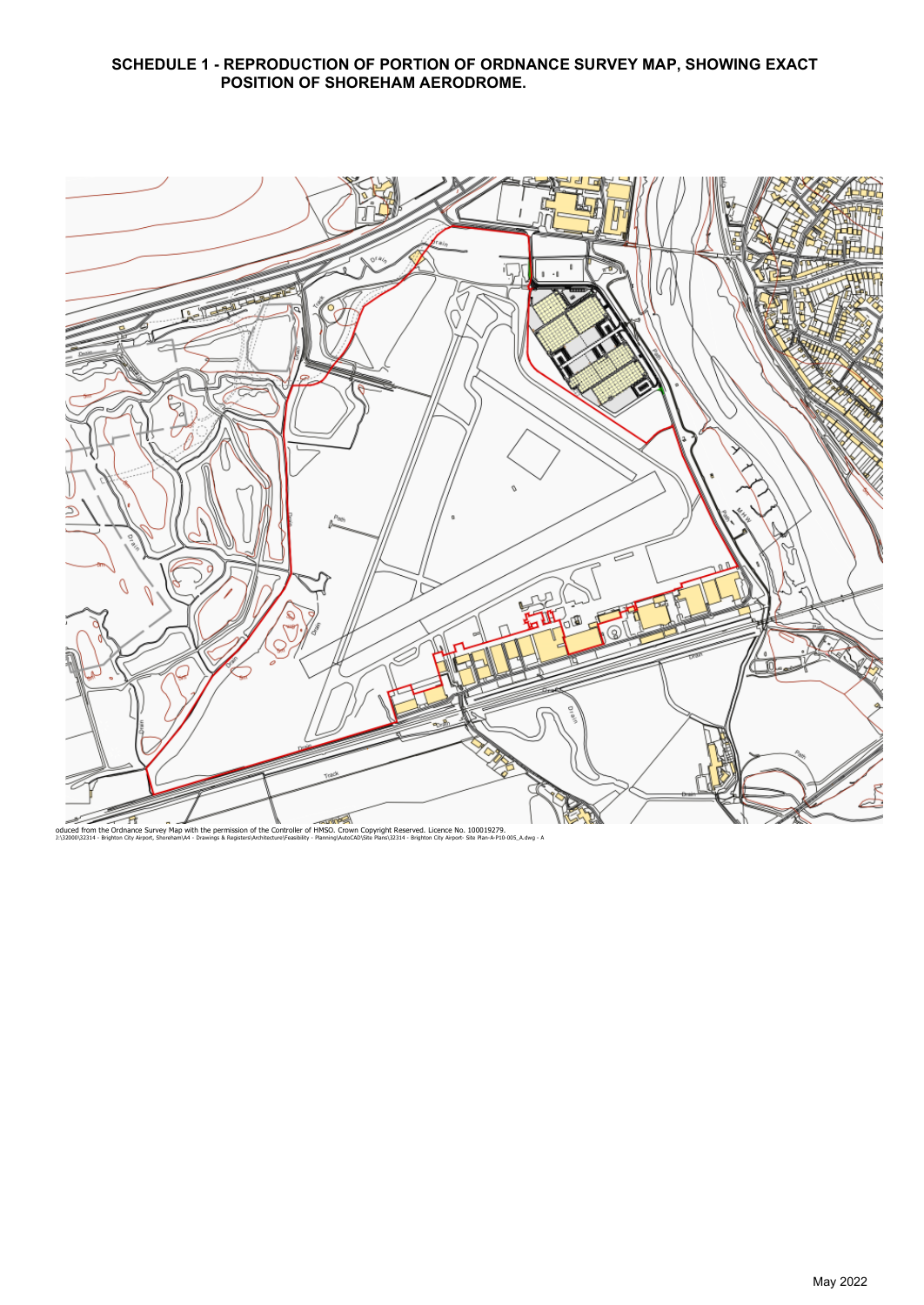| Licence No: $P 672$ |                              |                                                                                                    |                       |  |  |
|---------------------|------------------------------|----------------------------------------------------------------------------------------------------|-----------------------|--|--|
|                     | Name of Aerodrome:           | <b>ST MARY'S</b>                                                                                   |                       |  |  |
| $\overline{2}$ .    | Position of Aerodrome        | 1 NM EAST OF HUGH TOWN                                                                             | (see map in Schedule) |  |  |
| 3.                  | Name and Address of Licensee | COUNCIL OF THE ISLES OF SCILLY<br><b>TOWN HALL</b><br><b>ST MARY'S</b><br>ISLES OF SCILLY TR21 OLW |                       |  |  |

The Civil Aviation Authority (in this licence referred to as "the Authority") in exercise of its powers under Article 78 of the Air Navigation Order hereby licenses the above-named aerodrome as an aerodrome to be used as a place of take-off and landing of aircraft engaged in flights for the purpose of the public transport of passengers or for the purpose of instruction in flying, subject to the following conditions:

- 1 The aerodrome is licensed for public use and shall at all times when it is available for the take-off or landing of aircraft be so available to all persons on equal terms and conditions.
- 2 No aircraft shall take-off or land at the aerodrome unless such fire-fighting and rescue services and such medical services and equipment as are required in respect of such an aircraft in the Authority's publication CAP 168 (Licensing of Aerodromes) are provided there. Such services and equipment shall at all times when the aerodrome is available for the take-off or landing of aircraft be kept fit and ready for immediate turnout.
- 3 Changes in the physical characteristics of the aerodrome including the erection of new buildings and alterations to existing buildings or to visual aids shall not be made without prior approval of the Authority.
- 4 The licensee shall, by the quickest means available, notify the Authority of any material change in the surface of the landing area, or in the obstruction characteristics of the approach, take-off or circuit in relation to the aerodrome.
- 5 Any public right of way crossing or bordering the landing area shall be adequately sign-posted with notices warning the public of danger from aircraft.
- 6 The Aerodrome is licensed for the take-off and landing of aircraft at night. Such systems of lighting appropriate to the Category of runway in use as described in the Authority's publication CAP 168 (Licensing of Aerodromes), shall be in operation at all times when aircraft are taking-off or landing at the aerodrome at night, provided that minor temporary unserviceability, not of a character likely to affect the safety of operations, shall not preclude the take-off or landing of aircraft.
- 7 The licensee shall inform the Authority of the times during which the aerodrome is to be generally available for the take-off or landing of aircraft, and of any changes in those times, and whether the aerodrome is to be available by arrangement with the licensee outside those times. The aerodrome shall be kept available for the take-off or landing of aircraft at all times when, in accordance with the information furnished by the licensee to the Authority, it is notified as being generally available and shall not be used for the take-off or landing of aircraft at any other time, unless it has been notified in accordance with such information as being available for use by arrangement with the licensee outside the times when it is generally available and is used pursuant to such arrangement.
- 8 Without prejudice to condition 1, nothing in this licence shall be taken to confer on any person the right to use the aerodrome without the consent of the licensee.
- 9 Expressions used in this licence shall have the same respective meanings as in the Air Navigation Order.
- 10 The 'Air Navigation Order' in this licence means the Air Navigation Order 1989 and any reference to the Order or to any Article of the Order shall, if that Order be amended or replaced, be taken to be a reference to the Air Navigation Order for the time being in force or the corresponding Article of that Order.

This licence shall remain in force until it is varied, suspended or revoked.